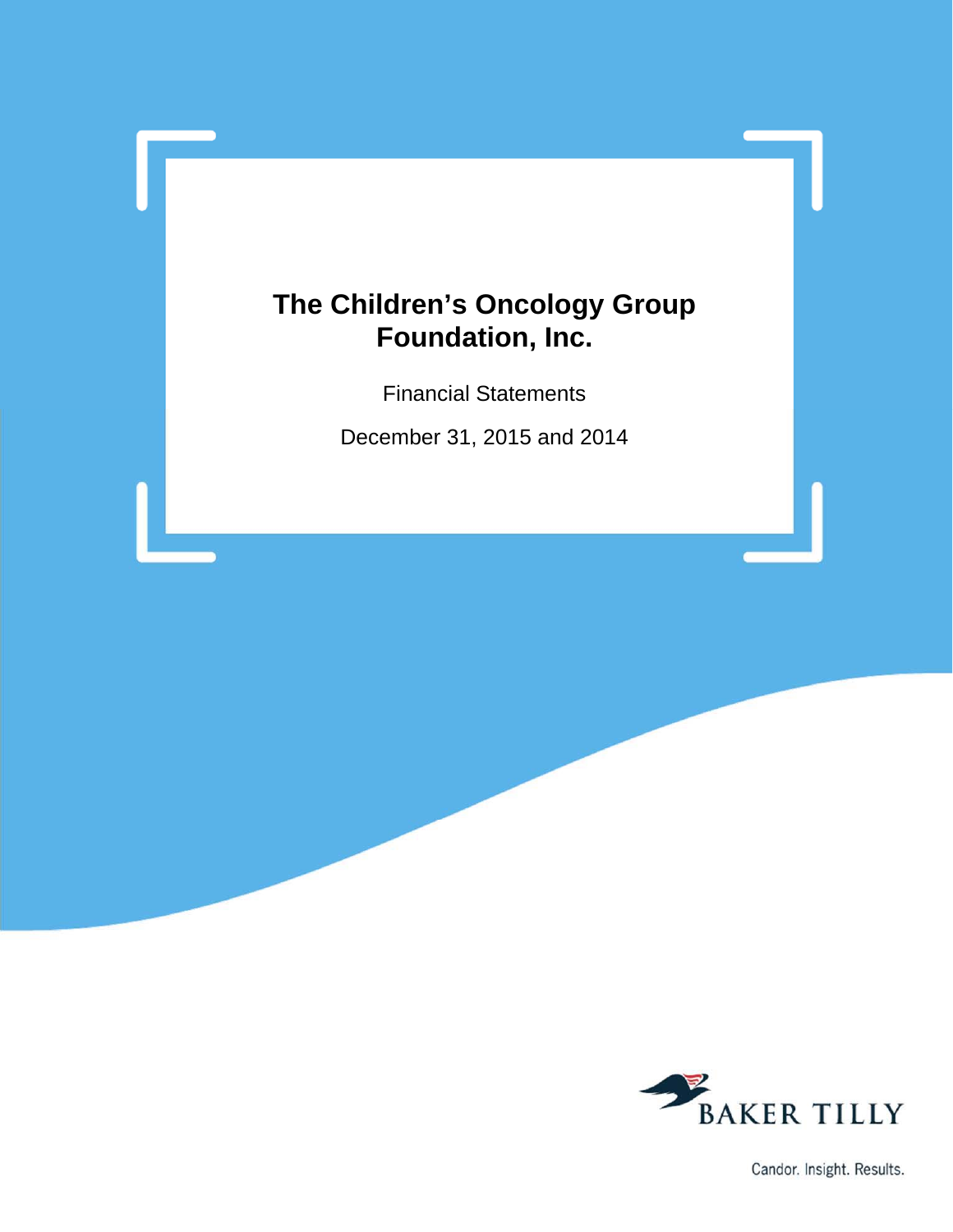#### Table of Contents December 31, 2015 and 2014

|                                         | Page |
|-----------------------------------------|------|
| <b>Independent Auditors' Report</b>     |      |
| <b>Financial Statements</b>             |      |
| <b>Statements of Financial Position</b> | 3    |
| <b>Statements of Activities</b>         | 4    |
| <b>Statements of Cash Flows</b>         | 6    |
| Notes to Financial Statements           | 7    |
| <b>Supplementary Information</b>        |      |
| <b>Schedule of Functional Expenses</b>  | 11   |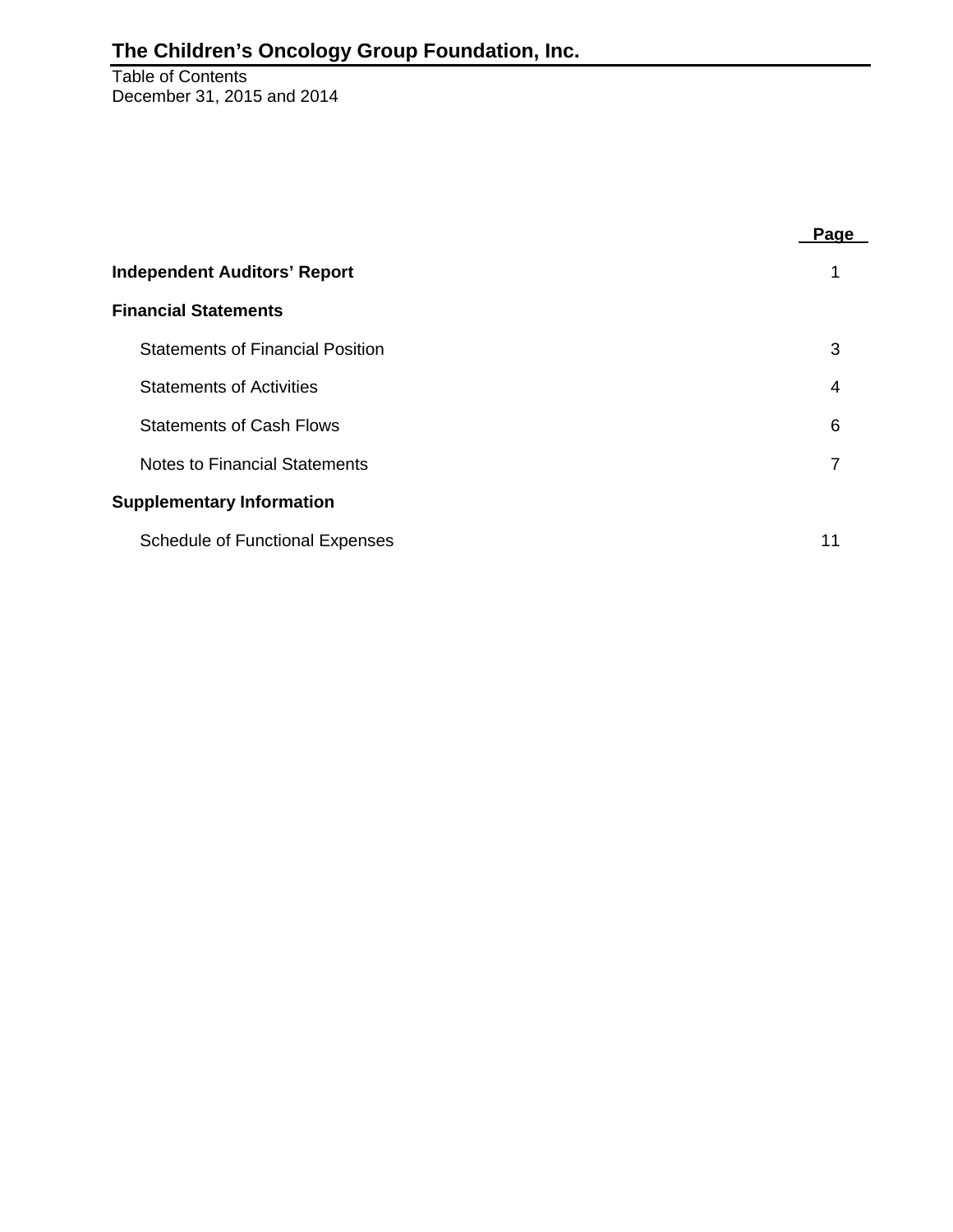

Baker Tilly Virchow Krause, LLP 1650 Market St, Ste 4500 Philadelphia, PA 19103-7341 tel 215 972 0701 tel 800 267 9405 fax 888 264 9617 bakertilly.com

# **Independent Auditors' Report**

Board of Directors The Children's Oncology Group Foundation, Inc.

#### **Report on the Financial Statements**

We have audited the accompanying financial statements of The Children's Oncology Group Foundation, Inc., which comprise the statements of financial position as of December 31, 2015 and 2014, and the related statements of activities, and cash flows for the years then ended, and the related notes to the financial statements.

#### **Management's Responsibility for the Financial Statements**

Management is responsible for the preparation and fair presentation of these financial statements in accordance with accounting principles generally accepted in the United States of America; this includes the design, implementation, and maintenance of internal control relevant to the preparation and fair presentation of financial statements that are free from material misstatement, whether due to fraud or error.

#### **Auditors' Responsibility**

Our responsibility is to express an opinion on these financial statements based on our audits. We conducted our audits in accordance with auditing standards generally accepted in the United States of America. Those standards require that we plan and perform the audit to obtain reasonable assurance about whether the financial statements are free from material misstatement.

An audit involves performing procedures to obtain audit evidence about the amounts and disclosures in the financial statements. The procedures selected depend on the auditor's judgment, including the assessment of the risks of material misstatement of the financial statements, whether due to fraud or error. In making those risk assessments, the auditor considers internal control relevant to the entity's preparation and fair presentation of the financial statements in order to design audit procedures that are appropriate in the circumstances, but not for the purpose of expressing an opinion on the effectiveness of the entity's internal control. Accordingly, we express no such opinion. An audit also includes evaluating the appropriateness of accounting policies used and the reasonableness of significant accounting estimates made by management, as well as evaluating the overall presentation of the financial statements.

We believe that the audit evidence we have obtained is sufficient and appropriate to provide a basis for our audit opinion.

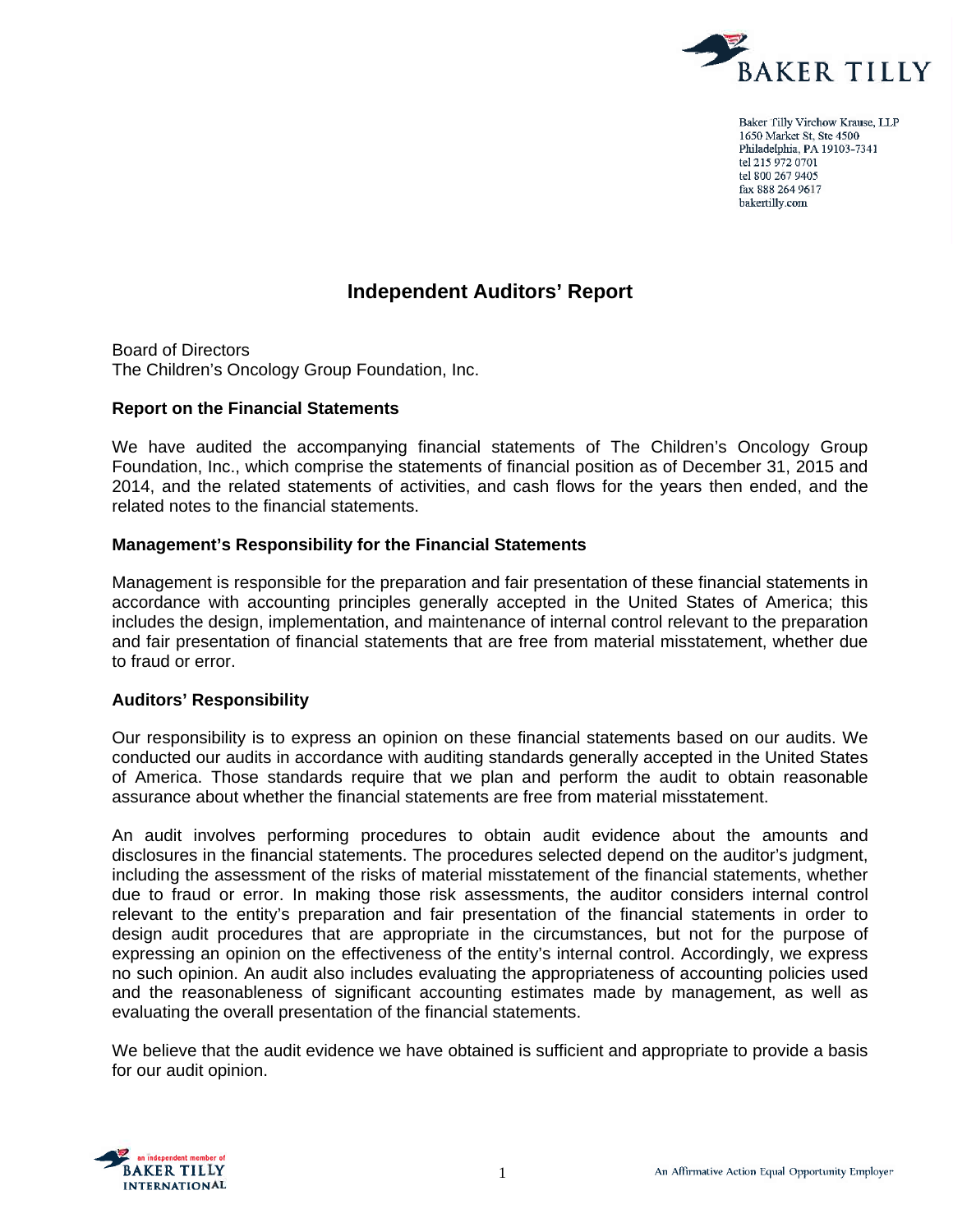### **Opinion**

In our opinion, the financial statements referred to above present fairly, in all material respects, the financial position of the Children's Oncology Group Foundation, Inc. as of December 31, 2015 and 2014, and the changes in its net assets, and its cash flows for the years then ended in accordance with accounting principles generally accepted in the United States of America.

#### **Report on Supplementary Information**

Our audit was conducted for the purpose of forming an opinion on the financial statements as a whole. The Schedule of Functional Expenses is presented for purposes of additional analysis and is not a required part of the financial statements. Such information is the responsibility of management and was derived from and relates directly to the underlying accounting and other records used to prepare the financial statements. The information has been subjected to the auditing procedures applied in the audit of the financial statements and certain additional procedures, including comparing and reconciling such information directly to the underlying accounting and other records used to prepare the financial statements or to the financial statements themselves, and other additional procedures in accordance with auditing standards generally accepted in the United States of America. In our opinion, the information is fairly stated in all material respects in relation to the financial statements as a whole.

Baken Tilly Viechow Krause, LLP

Philadelphia, Pennsylvania July 13, 2016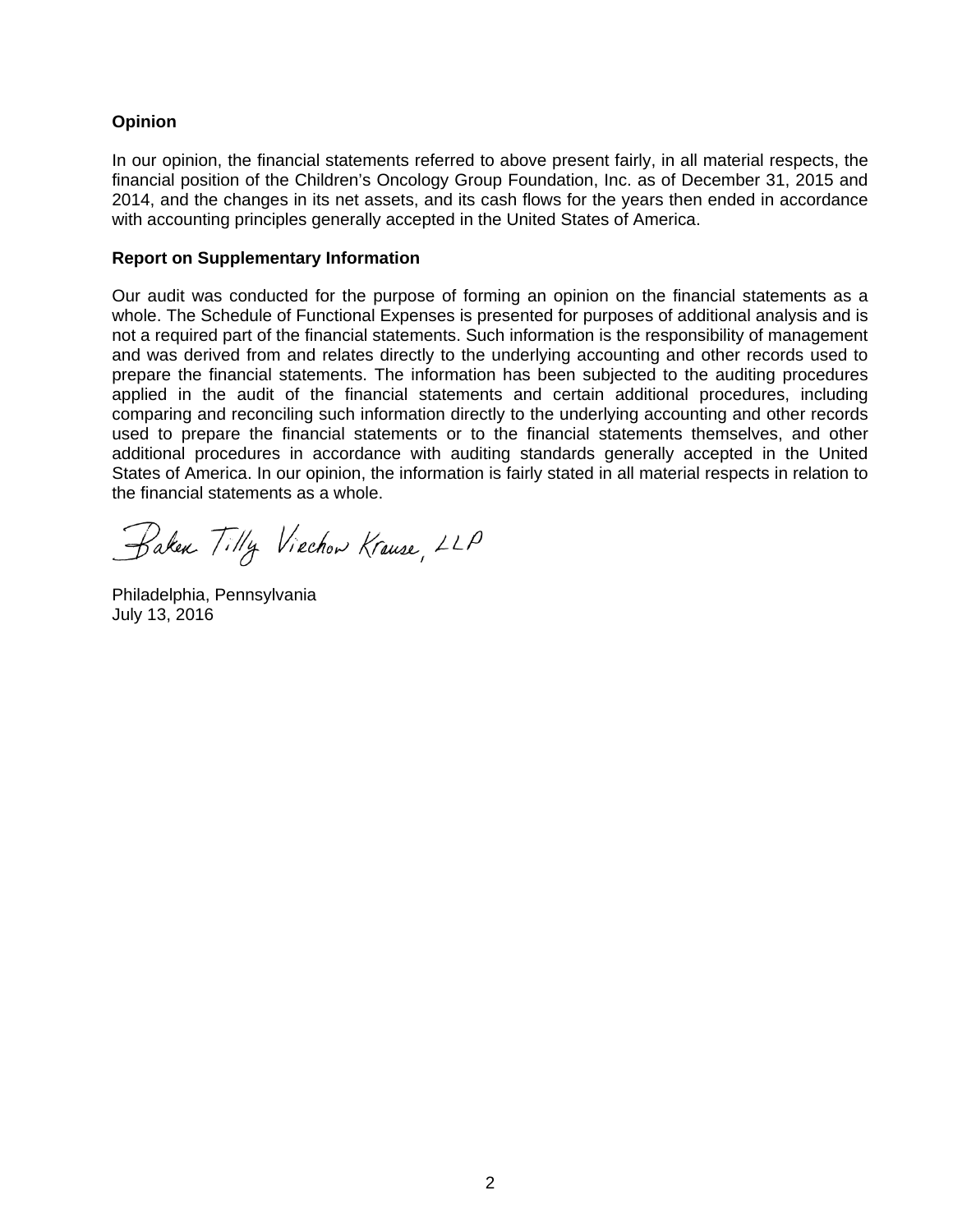Statements of Financial Position December 31, 2015 and 2014

|                                      | 2015             | 2014             |
|--------------------------------------|------------------|------------------|
| <b>Assets</b>                        |                  |                  |
| <b>Assets</b>                        |                  |                  |
| Cash                                 | \$<br>5,673,338  | \$<br>4,358,610  |
| Grants and contributions receivable  | 9,717,798        | 9,661,242        |
| Prepaid expenses                     | 846,870          | 179,022          |
| <b>Deposits</b>                      | 2,250            | 2,250            |
| Fixed assets, net                    | 1,727            |                  |
| <b>Total assets</b>                  | \$<br>16,241,983 | \$<br>14,201,124 |
| <b>Liabilities and Net Assets</b>    |                  |                  |
| <b>Liabilities</b>                   |                  |                  |
| Accounts payable and acrued expenses | \$<br>91,654     | \$<br>39,730     |
| Deferred revenue                     | 192,570          | 300,700          |
| <b>Total liabilities</b>             | 284,224          | 340,430          |
| <b>Net Assets</b>                    |                  |                  |
| Unrestricted                         | 674,258          | 387,468          |
| <b>Temporarily restricted</b>        | 15,283,501       | 13,473,226       |
| Total net assets                     | 15,957,759       | 13,860,694       |
| Total liabilities and net assets     | \$<br>16,241,983 | \$<br>14,201,124 |

*See notes to financial statements*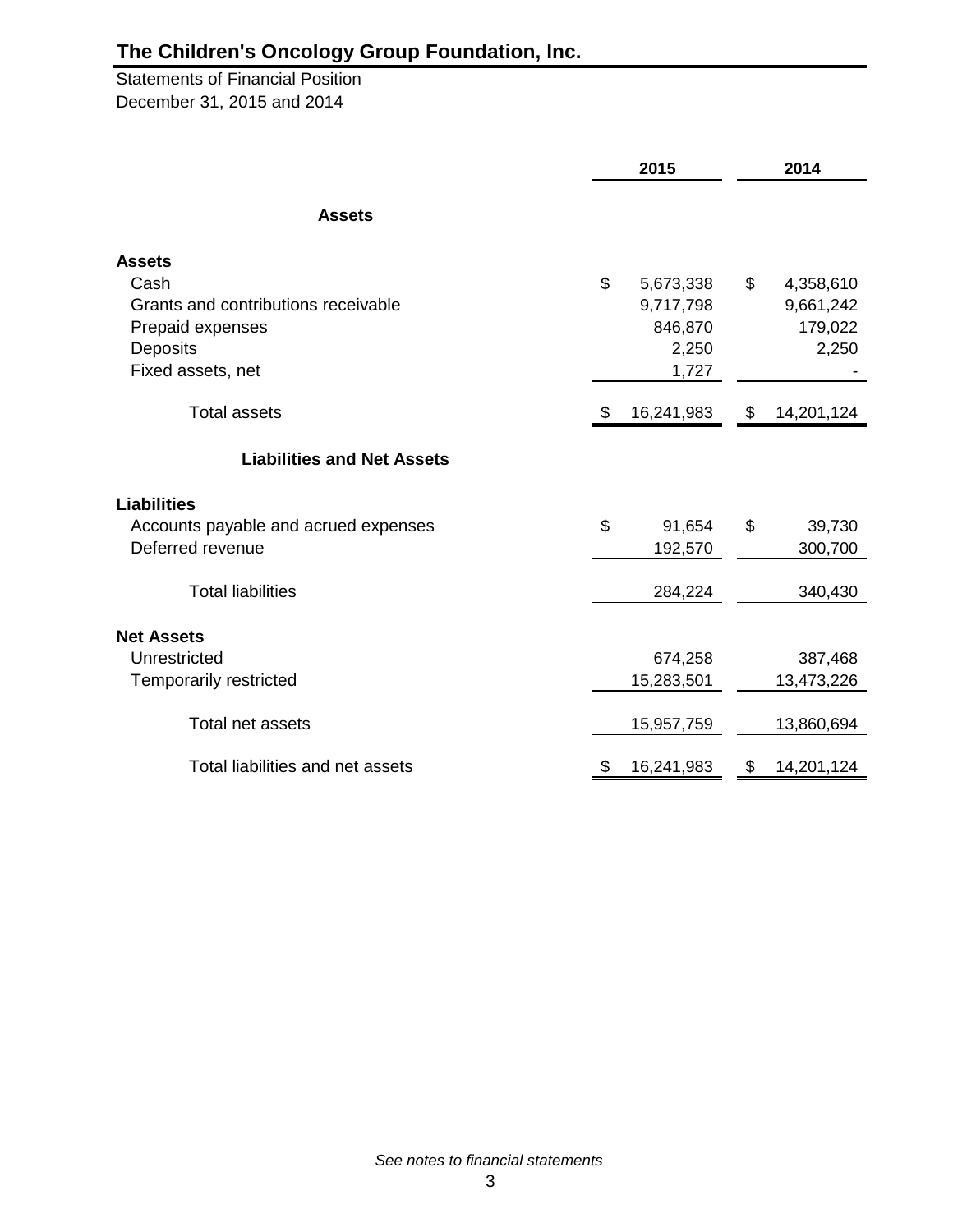Statements of Activities

Year Ended December 31, 2015 with Comparative Total for Year Ended December 31, 2014

|                                      | <b>Unrestricted</b> | <b>Temporarily</b><br><b>Restricted</b> | 2015 Total       | 2014 Total       |
|--------------------------------------|---------------------|-----------------------------------------|------------------|------------------|
| <b>Revenues and Other Additions</b>  |                     |                                         |                  |                  |
| Grants                               | \$<br>356,160       | \$<br>8,891,626                         | \$<br>9,247,786  | \$<br>9,755,962  |
| Contributions                        | 101,275             | 371,159                                 | 472,434          | 259,001          |
| Conference income                    | 196,703             | 10,900                                  | 207,603          | 190,000          |
| Program service revenue              | 107,430             |                                         | 107,430          |                  |
| In-kind contributions                | 47,042              |                                         | 47.042           | 65,600           |
| <b>Bank interest</b>                 | 1,095               |                                         | 1,095            | 579              |
| Net assets released from restriction | 7,463,410           | (7,463,410)                             |                  |                  |
| Total revenues and other additions   | 8,273,115           | 1,810,275                               | 10,083,390       | 10,271,142       |
| <b>Expenses</b>                      |                     |                                         |                  |                  |
| Program services                     | 7,899,222           |                                         | 7,899,222        | 5,602,161        |
| Supporting services:                 |                     |                                         |                  |                  |
| Management and general               | 76,583              |                                         | 76,583           | 128,213          |
| Fundraising                          | 10,520              |                                         | 10,520           | 6,187            |
| Total supporting services expenses   | 87,103              |                                         | 87,103           | 134,400          |
| Total expenses                       | 7,986,325           |                                         | 7,986,325        | 5,736,561        |
| <b>Increase in Net Assets</b>        | 286,790             | 1,810,275                               | 2,097,065        | 4,534,581        |
| Net Assets, Beginning of Year        | 387,468             | 13,473,226                              | 13,860,694       | 9,326,113        |
| Net Assets, End of Year              | \$<br>674,258       | \$<br>15,283,501                        | \$<br>15,957,759 | \$<br>13,860,694 |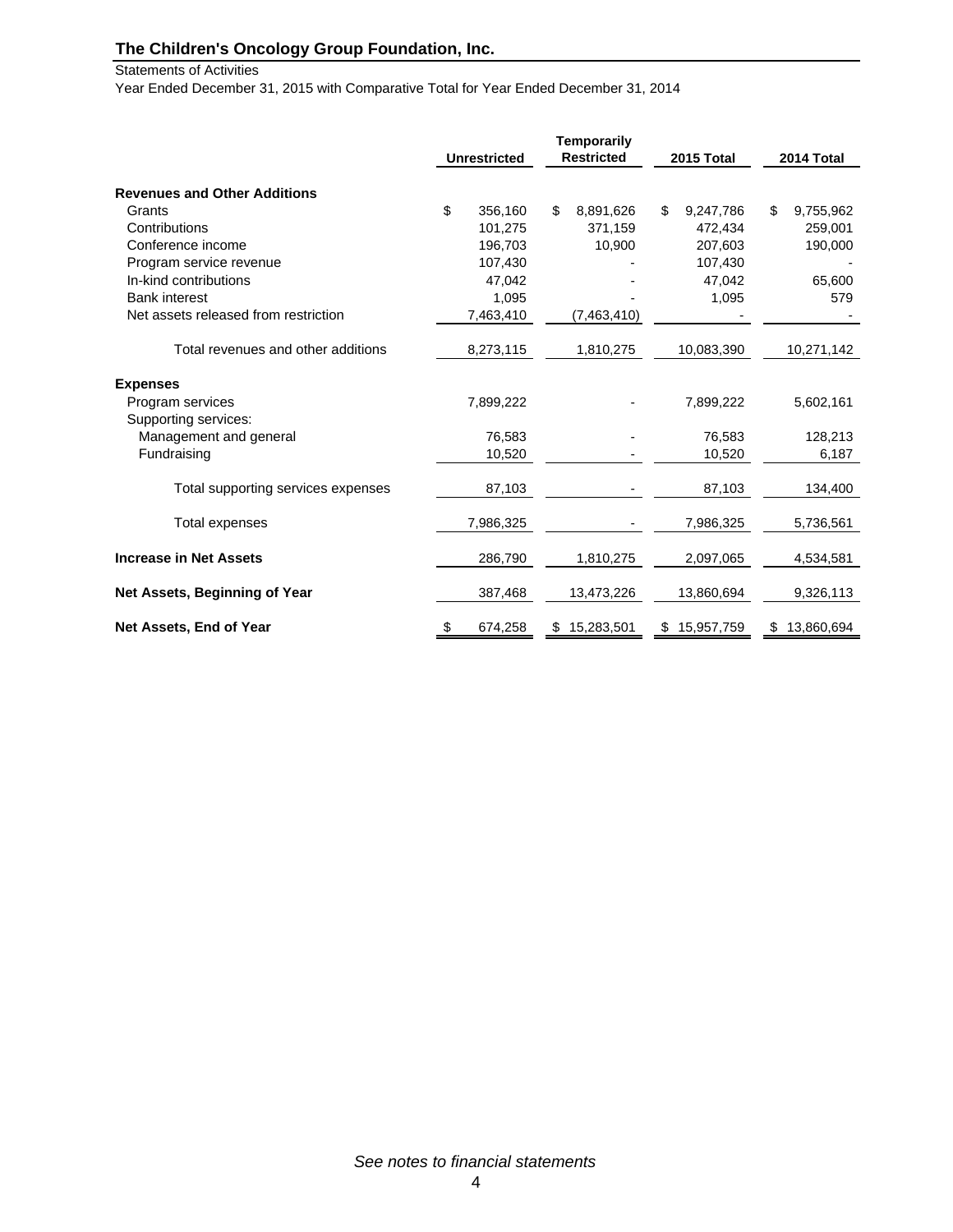Statement of Activities Year Ended December 31, 2014

|                                      |                     | <b>Temporarily</b> |                  |
|--------------------------------------|---------------------|--------------------|------------------|
|                                      | <b>Unrestricted</b> | <b>Restricted</b>  | 2014 Total       |
| <b>Revenues and Other Additions</b>  |                     |                    |                  |
| Grants                               | \$<br>32,026        | \$<br>9,723,936    | \$<br>9,755,962  |
| Contributions                        | 84,580              | 174,421            | 259,001          |
| Conference income                    | 190,000             |                    | 190,000          |
| In-kind contributions                | 65,600              |                    | 65,600           |
| <b>Bank interest</b>                 | 475                 | 104                | 579              |
| Net assets released from restriction | 5,441,484           | (5,441,484)        |                  |
| Total revenues and other additions   | 5,814,165           | 4,456,977          | 10,271,142       |
| <b>Expenses</b>                      |                     |                    |                  |
| Program services                     | 5,602,161           |                    | 5,602,161        |
| Supporting services:                 |                     |                    |                  |
| Management and general               | 128,213             |                    | 128,213          |
| Fundraising                          | 6,187               |                    | 6,187            |
| Total supporting services expenses   | 134,400             |                    | 134,400          |
| <b>Total expenses</b>                | 5,736,561           |                    | 5,736,561        |
| <b>Increase in Net Assets</b>        | 77,604              | 4,456,977          | 4,534,581        |
| Net Assets, Beginning of Year        | 309,864             | 9,016,249          | 9,326,113        |
| Net Assets, End of Year              | \$<br>387,468       | \$<br>13,473,226   | \$<br>13,860,694 |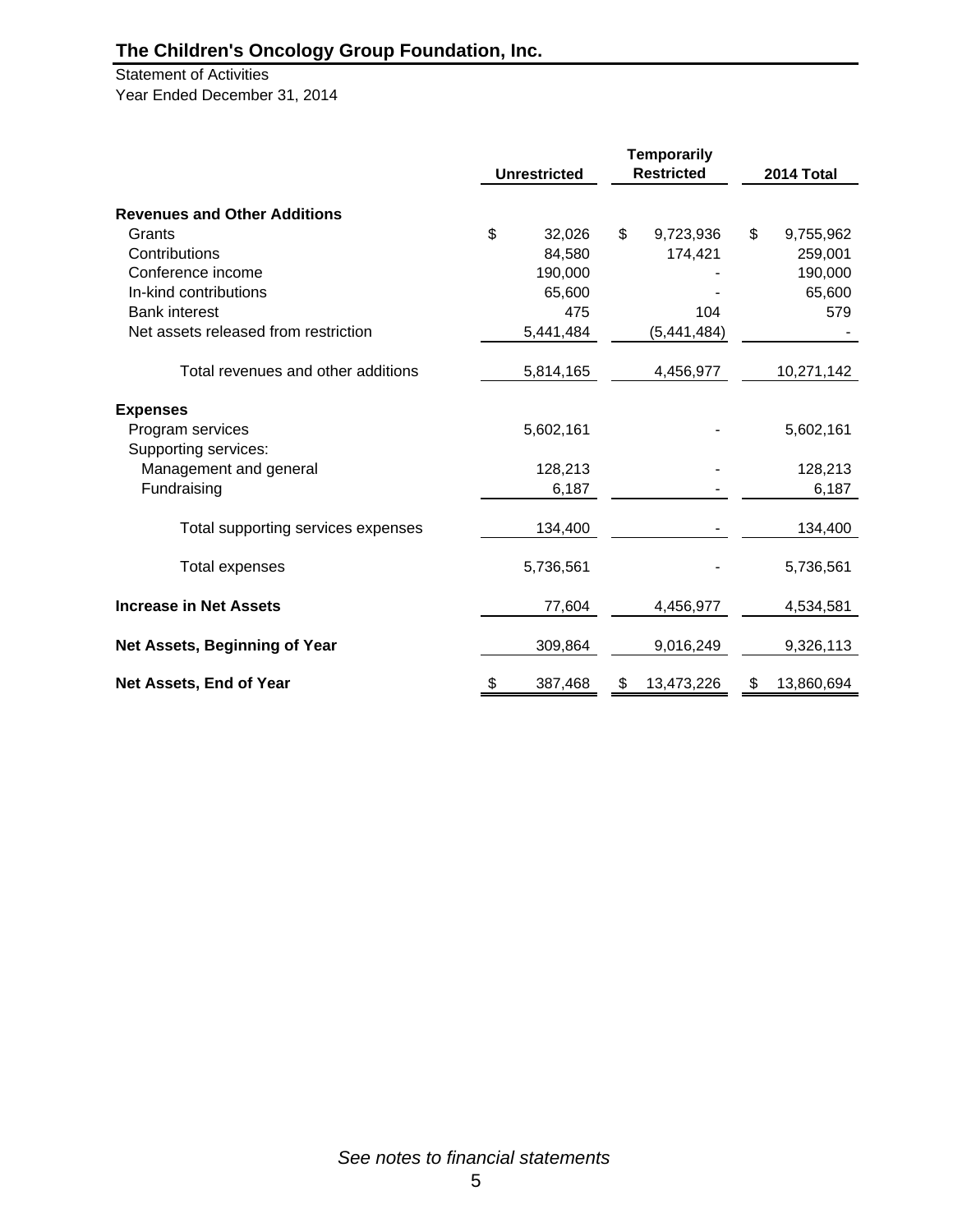#### Statements of Cash Flows

Years Ended December 31, 2015 and 2014

|                                                    | 2015            | 2014            |
|----------------------------------------------------|-----------------|-----------------|
| <b>Cash Flows from Operating Activities</b>        |                 |                 |
| Increase in net assets                             | \$<br>2,097,065 | \$<br>4,534,581 |
| Adjustments to reconcile increase in net assets to |                 |                 |
| net cash provided by operating activities:         |                 |                 |
| Depreciation expense                               | 345             |                 |
| Changes in assets and liabilities:                 |                 |                 |
| Grants and contributions receivable                | (56, 556)       | (2,624,801)     |
| Prepaid expenses and other current assets          | (667, 848)      | (179, 022)      |
| Accounts payable and accrued expenses              | 51,924          | (328, 396)      |
| Deferred revenue                                   | (108, 130)      | 300,700         |
| Net cash provided by operating activities          | 1,316,800       | 1,703,062       |
| <b>Cash Flows from Investing Activities</b>        |                 |                 |
| Purchase of fixed assets                           | (2,072)         |                 |
| Net cash used in investing activities              | (2,072)         |                 |
| Net increase in cash and cash equivalents          | 1,314,728       | 1,703,062       |
| <b>Cash, Beginning</b>                             | 4,358,610       | 2,655,548       |
| Cash, Ending                                       | 5,673,338       | \$<br>4,358,610 |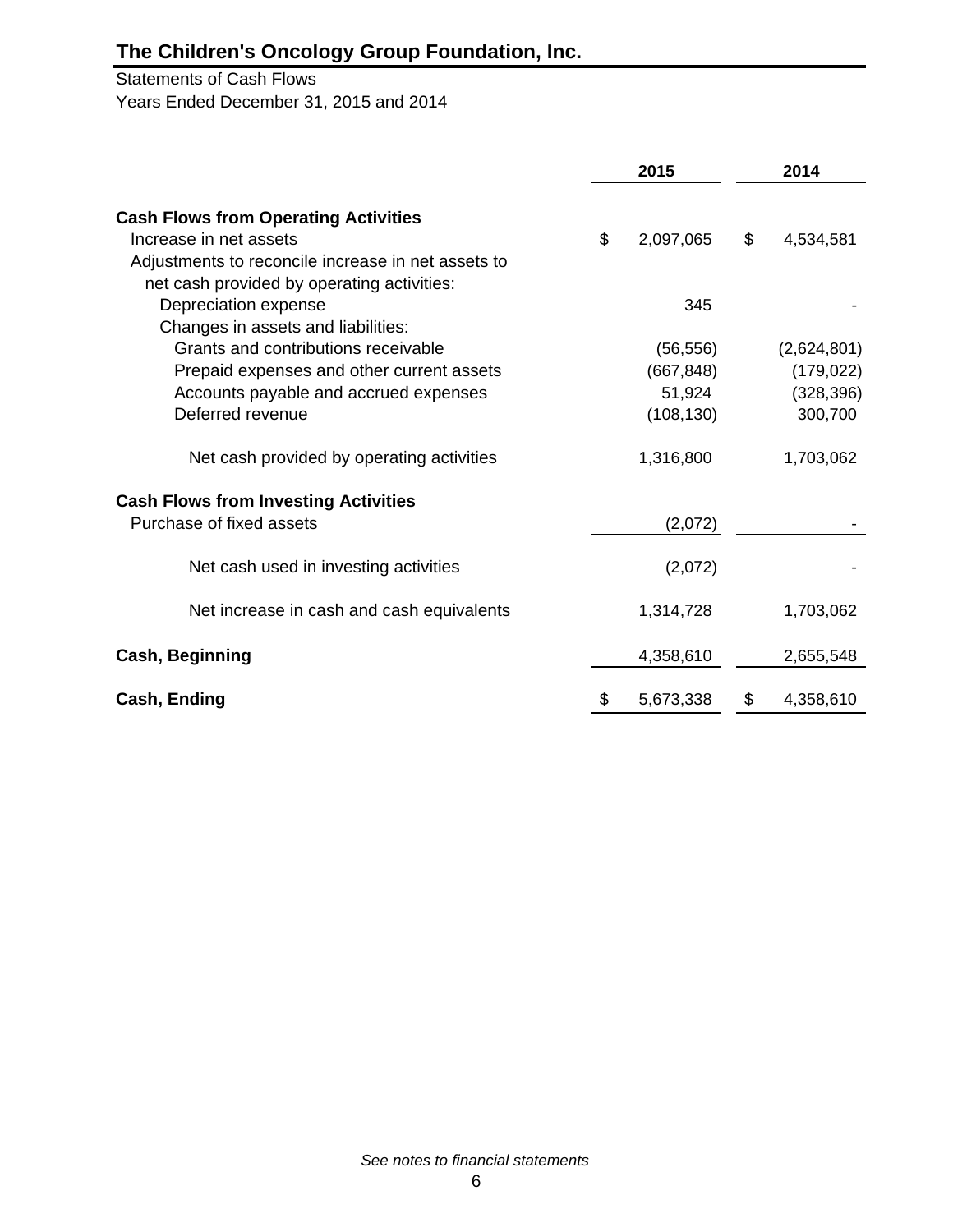## **1. Nature of Operations**

The Children's Oncology Group Foundation, Inc. (the "Foundation") is a not-for-profit organization incorporated in the Commonwealth of Pennsylvania in August 2011. The Foundation was formed to support the Children's Oncology Group ("COG"), an unincorporated entity, which is the world's largest organization devoted exclusively to childhood and adolescent cancer research. The Foundation enables COG's leadership, comprised of a team of doctors, nurses, laboratory scientists and other allied professionals, to direct the resources raised for childhood cancer research to the areas of highest need and opportunity. The board of the Foundation is comprised of the executive committee of COG. The Foundation allows philanthropic funds from individual supporters and organizations to go directly to COG and other organizations to fund their much needed research. In an era of rapid scientific discovery, this direct link allows COG researchers to respond quickly to new discoveries with great potential to benefit children with cancer. The Foundation's 2015 and 2014 grant expense consists of sub-grants made primarily to one organization that disperses the funds on behalf of the Foundation to COG member sites.

These activities are primarily supported by grants and contributions from foundations, corporations and individuals.

# **2. Summary of Significant Accounting Policies**

#### **Basis of Financial Reporting**

The Foundation follows the authoritative guidance for external financial reporting by not-for-profit organizations and requires that unconditional promises to give (contributions) be recorded as a receivable and revenue and requires the Foundation to distinguish between contributions received for each net asset classification in accordance with donor imposed restrictions. The authoritative guidance also establishes standards for external financial reporting by not-for-profit organizations and requires that resources be classified for accounting and reporting purposes into three net asset classifications according to externally (donor) imposed restrictions.

A description of the net asset classifications follows:

**Unrestricted Net Assets** include assets that are available for the support of operations and whose use is not externally restricted.

**Temporarily Restricted Net Assets** include gifts and accumulated earnings for which donor imposed restrictions, primarily passage of time or occurrence of a specific event, have not been met.

**Permanently Restricted Net Assets** include gifts, trusts, and pledges which require, by donor restriction, that the corpus be invested in perpetuity and only the income be made available for operations in accordance with donor restrictions.

The Foundation has only unrestricted and temporarily restricted net assets as of December 31, 2015 and 2014. Temporarily restricted funds received for which the restrictions are satisfied in the same year are reported as unrestricted funds.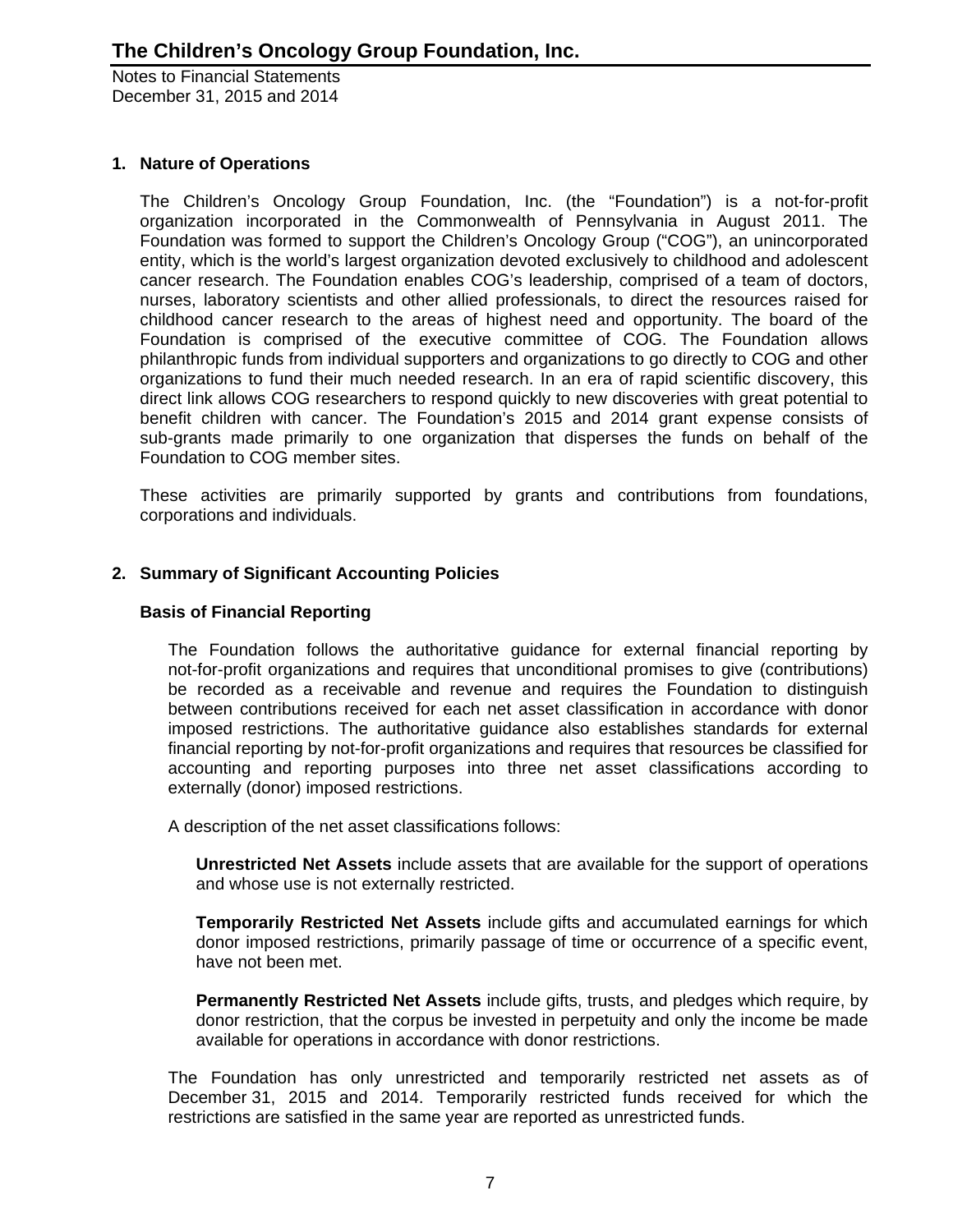### **Revenue Recognition**

Grants or contributions are reported as revenue in the year in which payments are received and/or unconditional promises to give are made. All grants and contributions are considered to be available for unrestricted use unless specifically restricted by the donor. Grants and contributions restricted by the donor for specific purposes are reported as temporarily restricted or permanently restricted, which increase those net asset classifications. When a donor restriction expires, that is, a time restriction ends or a stipulated purpose restriction is accomplished, temporarily restricted net assets are released to unrestricted net assets.

Grants and contributions, including unconditional promises to give, that are expected to be received within one year are recorded at net realizable value. Grants and contributions that are expected to be collected in future years are recorded at the present value of their expected future cash flows, which approximates fair value. All grants and contributions receivable as of December 31, 2015 and 2014 are expected to be collected within one year, therefore no discount rate in determination of the present value of this balance is necessary.

Conference revenues that have been collected, but for which the conference has not been held as of the year end, program service revenue collected related to an exchange agreement for which the related services have not yet been performed, are considered not yet earned and included in deferred revenue in the statement of financial position.

### **Fixed Assets**

Fixed assets are stated at cost and are depreciated over their estimated useful lives (three to five years) using the straight-line method. Maintenance and repairs are recorded as expenses when incurred.

### **Use of Estimates**

The preparation of financial statements in conformity with accounting principles generally accepted in the United States of America requires management to make estimates and assumptions that affect the reported amounts of assets and liabilities and disclosure of contingent assets and liabilities at the date of the financial statements, and the reported amounts of revenues and expenses during the reporting period. Actual results could differ from those estimates.

### **In-Kind Contributions**

In-kind contributions include donated goods and services that are recognized as revenues and expenses based on the estimated fair value of the goods or services as of the date provided. The Foundation received \$47,042 and \$65,600 in in-kind professional services in the year ended December 31, 2015 and 2014, respectively.

#### **Income Tax**

The Foundation qualifies as a tax-exempt organization under Section 501(c)(3) of the Internal Revenue Code. Accordingly, the Foundation is exempt from income tax.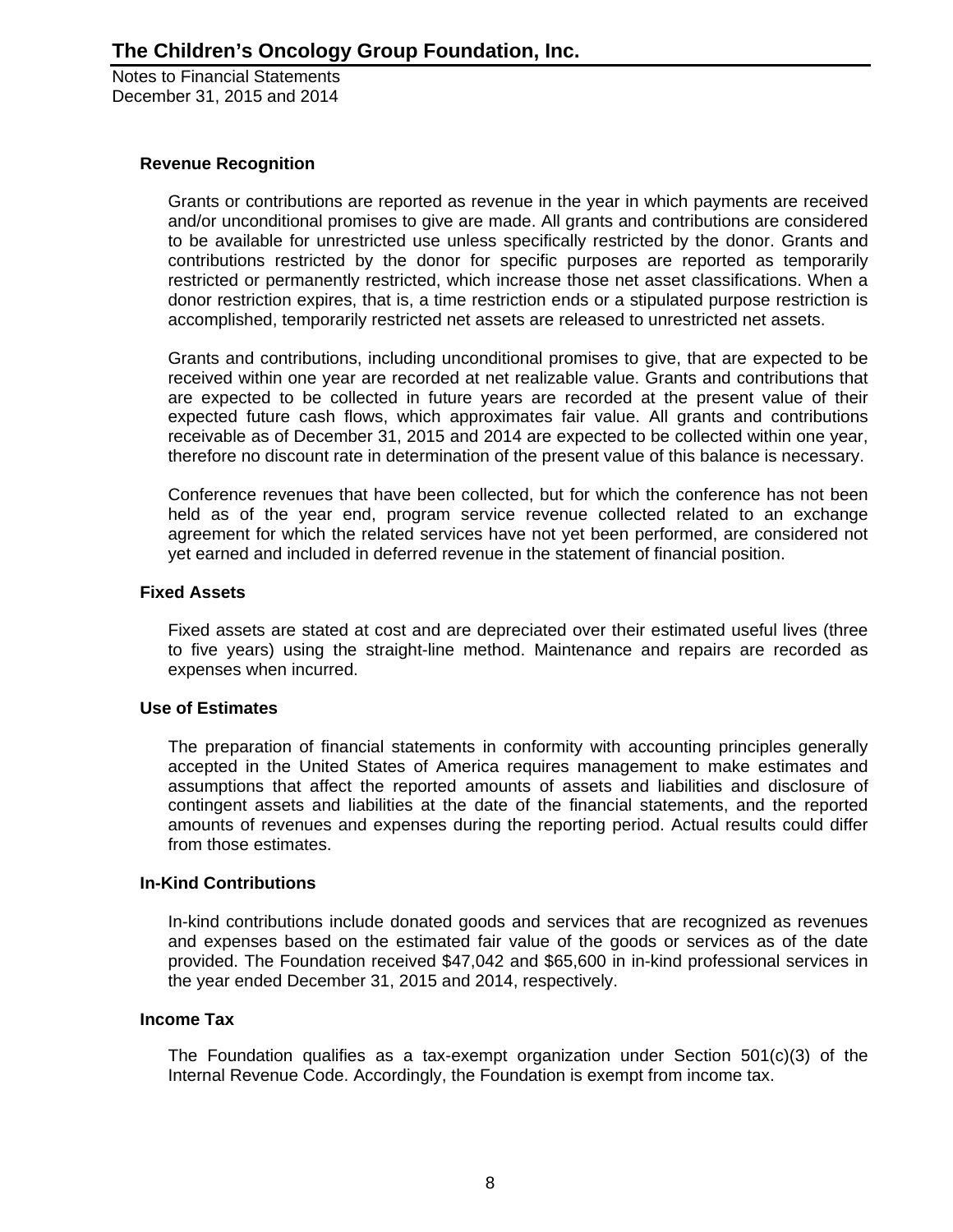> The Foundation accounts for uncertainty in income taxes recognized in the financial statements using a recognition threshold of more likely than not as to whether the uncertainty will be sustained upon examination by the appropriate taxing authority. Measurement of the tax uncertainty occurs if the recognition threshold has been met. Management determined there were no tax uncertainties that met the recognition threshold.

> The Federal Form 990, *Return of Organization Exempt from Income Tax*, is subject to examination by the Internal Revenue Service, generally for three years after filed.

#### **Subsequent Events**

Subsequent events were evaluated for recognition or disclosure through July 13, 2016, the date the financial statements were available to be issued.

### **3. Temporarily Restricted Net Assets**

Temporarily restricted net assets as of December 31, 2015 and 2014 are designated for the following purposes:

|                                                 | 2015             | 2014             |
|-------------------------------------------------|------------------|------------------|
|                                                 |                  |                  |
| Pediatric cancer research supplemental programs | \$<br>6,334,662  | \$<br>9,192,738  |
| Project: EveryChild                             | 3,223,795        | 1,847,224        |
| Infrastructure projects                         | 940,648          | 1,003,813        |
| Biopathology center                             | 250,000          |                  |
| Integrated translational science center         | 835,681          |                  |
| COG reference laboratory support                | 1,195,708        |                  |
| Leukemia research                               | 675,407          | 619,123          |
| Bone tumor research                             | 450,000          | 300,000          |
| Acute myeloid leukemia research                 | 247,859          | 200,000          |
| Nursing discipline                              | 128,736          | 138,547          |
| Adolescent and young adult research             | 40,499           | 89,812           |
| General cancer research                         | 39,660           | 18,100           |
| Central nervous system tumor research           | 14,423           | 16,000           |
| Neuroblastoma research                          | 14,105           | 8,813            |
| Renal tumor research                            | 46,638           | 6,638            |
| Soft tissue / rhabdo research                   | 26,712           | 32,418           |
| Other research support                          | 818,968          |                  |
|                                                 |                  |                  |
| Total                                           | \$<br>15,283,501 | \$<br>13,473,226 |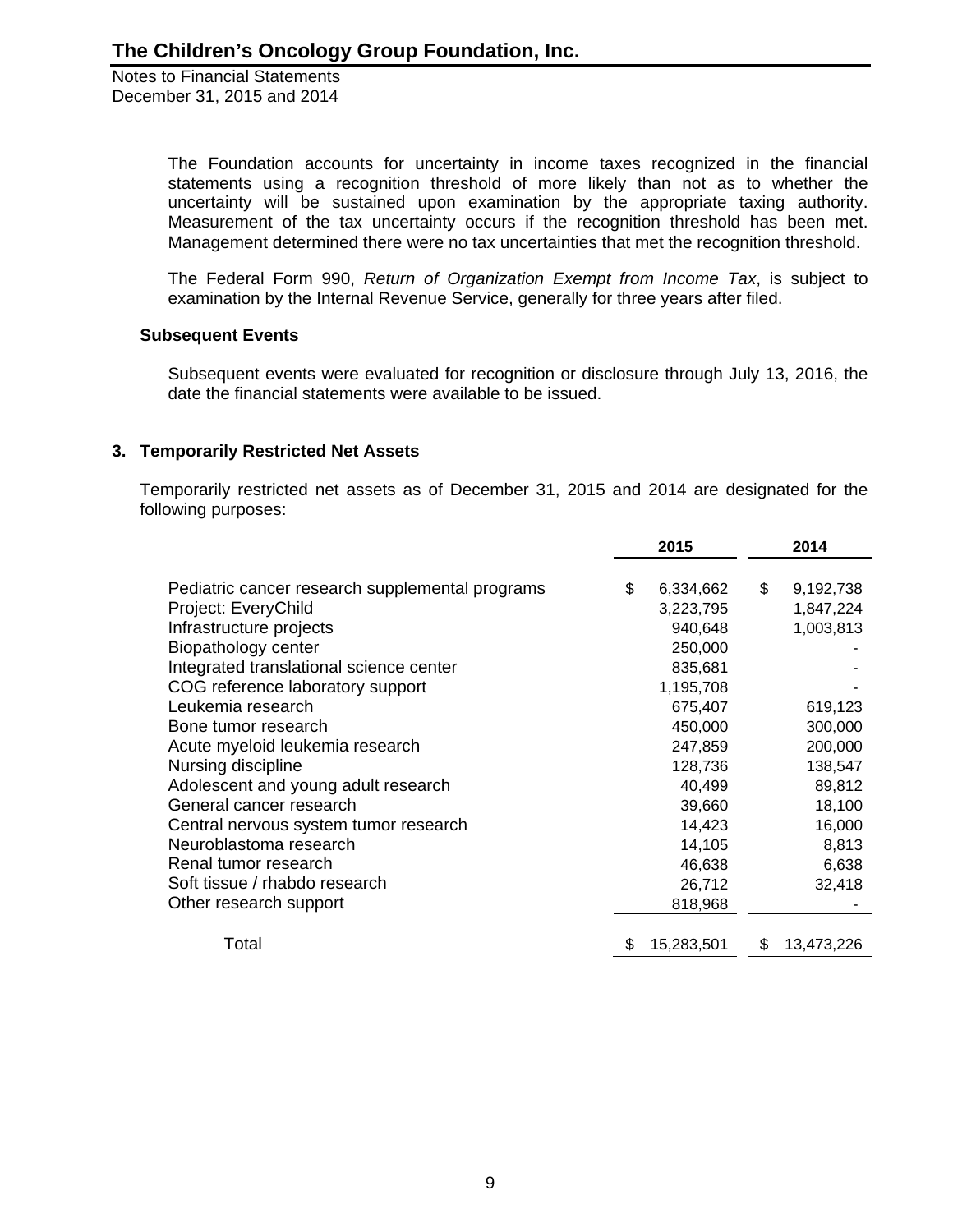# **4. Net Assets Released from Restrictions**

Net assets were released from donor/grantor restrictions by incurring expenses satisfying the restricted purposes or by occurrence of other events specified by donors/grantors during the years ended December 31, 2015 and 2014:

|                                                 | 2015            |   | 2014      |
|-------------------------------------------------|-----------------|---|-----------|
| Pediatric cancer research supplemental programs | \$<br>6,836,658 | S | 5,298,187 |
| Project: EveryChild                             | 148,664         |   | 28,719    |
| Infrastructure projects                         | 243,352         |   | 46,187    |
| Leukemia research                               | 69,954          |   |           |
| Acute myeloid leukemia research                 | 62,141          |   |           |
| Nursing discipline                              | 20,711          |   | 22,204    |
| Adolescent and young adult research             | 49,312          |   |           |
| Central nervous system tumor research           | 1.577           |   |           |
| Neuroblastoma research                          | 1,051           |   | 46,187    |
| Soft tissue / Rhabdo research                   | 29,990          |   |           |
| Total                                           | 7,463,410       |   | 5,441,484 |

# **5. Concentrations of Risk**

For the years ended December 31, 2015 and 2014 approximately 64% and 73% of revenues were from one organization, respectively. Approximately 83% and 93% of the grants receivable balance for December 31, 2015 and 2014, respectively, was due from one organization.

The Foundation's grants receivable are unsecured and are at risk to the extent such amounts become uncollectible. Management carefully monitors its contributor and grantor relationships in order to minimize credit risk. All grants receivable are considered fully collectible and accordingly, no allowance for uncollectible accounts has been recorded at December 31, 2015 and 2014.

The Foundation maintains its cash account in one bank. Accounts are insured by the Federal Deposit Insurance Corporation ("FDIC") up to \$250,000. At various times during the year, the Foundation has balances in excess of FDIC insured limits. The Foundation has not experienced any losses on such accounts.